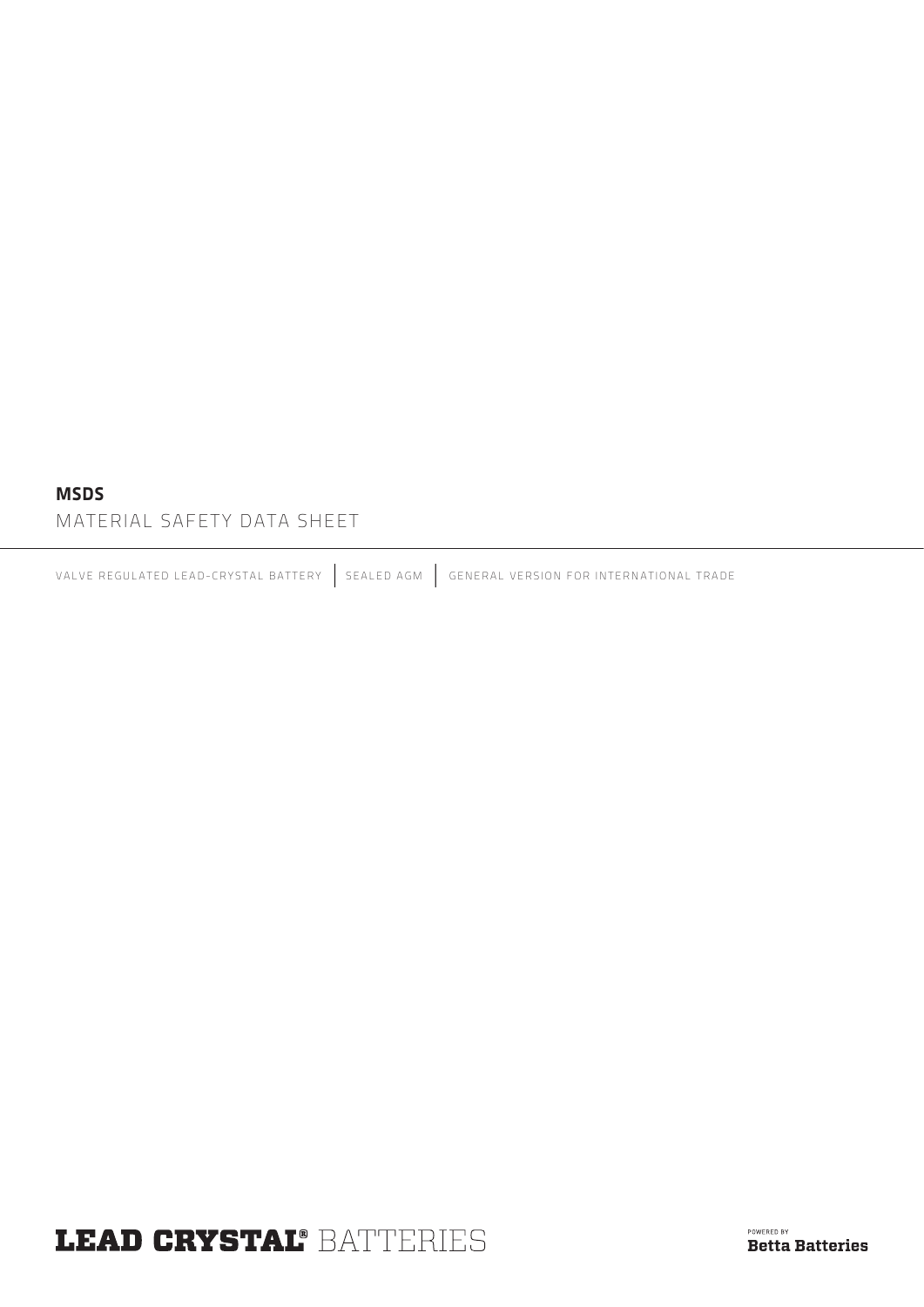### SECTION 1 PRODUCT AND COMPANY IDENTIFICATION

| <b>PRODUCT NAME:</b><br>OTHER<br><b>PRODUCT</b><br><b>NAMES:</b> | Valve Regulated Sealed Lead Crystal Battery<br>Lead Crystal: Absorbed Electrolyte Sealed;<br>Valve-Regulated Non-Spillable Battery; |
|------------------------------------------------------------------|-------------------------------------------------------------------------------------------------------------------------------------|
| <b>MANUFACTURER:</b>                                             | Battery Non-Spillable 49 CFR 173.159a<br>Betta Batteries International Pty Ltd                                                      |
| <b>ADDRESS:</b>                                                  | Jinxiang Road 225, Pudong New District, Shanghai, China                                                                             |
| EMAIL:                                                           | info@bettabatteries.com                                                                                                             |
| <b>EMERGENCY</b><br><b>TELEPHONE</b><br>NUMBERS:                 | +27 (0) 113148439 (Africa)<br>+86 (0) 18768209361 (Asia)<br>+61 (0) 738073513 (Australia)                                           |
| <b>NON-EMERGENCY</b><br><b>PHONE NUMBER:</b>                     | +31 (0) 88 0186200 (Europe)<br>+86 (0) 18768209361                                                                                  |
| <b>CHEMICAL FAMILY:</b>                                          | This product is an absorbed electrolyte type<br>lead crystal storage battery.                                                       |
| <b>PRODUCT USE:</b>                                              | Industrial/Commercial electrical storage batteries.                                                                                 |

This product has passed the vibration test, pressure differential test and leakage test at 55˚C according to Recommendations on the TRANSPORT OF DANGEROUS GOODS Model Regulations SPECIAL PROVISION 238. It is not restricted to IATA DGR according to Special provision A67 and is not restricted to IMDG CODE according to Special provision 238.

### SECTION 2 HAZARDS IDENTIFICATION

#### HAZARD IDENTIFICATION:

This product has passed the vibration test, pressure differential test and leakage test at 55˚C according to Recommendations on the TRANSPORT OF DANGEROUS GOODS Model Regulations SPECIAL PROVISION 238. It is not restricted to IATA DGR according to Special provision A67 and is not restricted to IMDG CODE according to Special provision 238.

#### EMERGENCY OVERVIEW:

The internal materials may cause severe irritation to eyes/skin, may cause burns.

#### ADDITIONAL INFORMATION

No health effects are expected related to normal use of this product as sold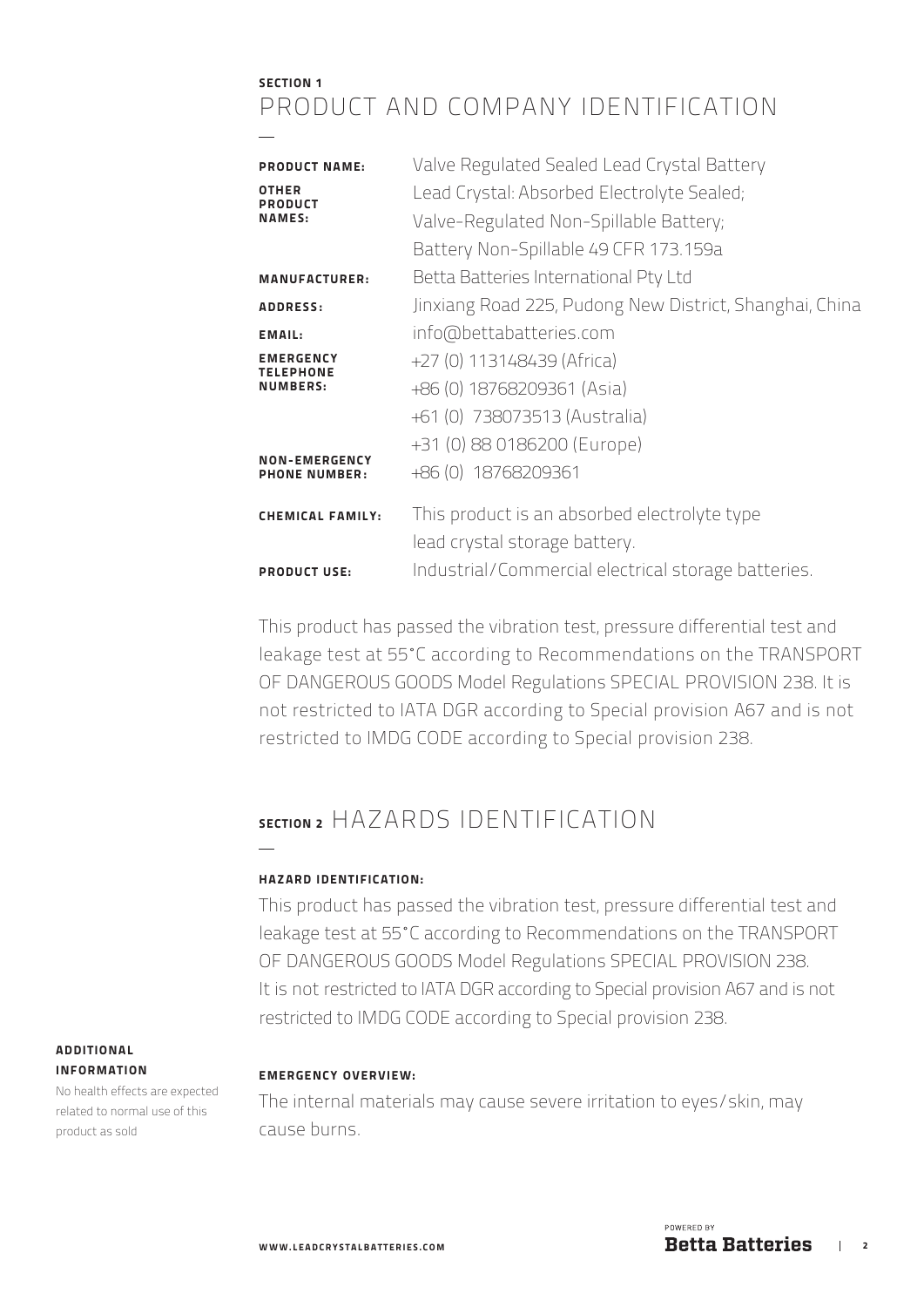### SECTION 3 COMPOSITION/INFORMATION ON INGREDIENTS

#### ADDITIONAL INFORMATION

The effective components are reflected as a percentage (by Wt) of the finished product. These percentages vary between specific models, therefore a min and max % is given.

/NA: Not applicable /ND: Not determined

| <b>INGREDIENTS</b><br><b>Chemical/Common</b><br><b>Names</b> | <b>CAS</b><br><b>NUMBER</b> | $%$ by<br><b>WEIGHT</b> | EC<br><b>NUMBER</b> |
|--------------------------------------------------------------|-----------------------------|-------------------------|---------------------|
| Lead, inorganic                                              | 7439-92-1                   | $44 - 50%$              | $231 - 100 - 4$     |
| Lead dioxide                                                 | 1309-60-0                   | 25-30%                  | $215 - 174 - 5$     |
| Sulfuric Acid                                                | 7664-93-9                   | $1.75 - 3%$             | 231-639-5           |
| Water                                                        | 7732-18-5                   | $2.8 - 4.5%$            | 231-791-2           |
| Silicone dioxide                                             | 7631-86-9                   | $1.4 - 3%$              | 231-545-4           |
| Chemical additives                                           | /NA                         | $0.07 - 0.165%$         | /NA                 |
| ABS Shell                                                    | 9003-56-9                   | $10 - 24%$              | /NA                 |

## SECTION 4 FIRST AID MEASURES

#### EYE CONTACT:

 $\overline{\phantom{a}}$ 

Flush eyes with large amounts of water for at least 10-15 minutes. Seek immediate medical attention if eyes have been exposed directly to acidic electrolyte.

#### SKIN CONTACT:

Flush affected area(s) with large amounts of water using a deluge emergency shower, if available, shower for at least 10-15 minutes. Remove contaminated clothing. If symptoms persist, seek medical attention.

#### INGESTION:

If swallowed, give large amounts of water. Do NOT induce vomiting since aspiration into the lungs may occur and can cause permanent injury or death.

#### INHALATION:

If breathing difficulties develop, remove person to fresh air. If symptoms persist, seek medical attention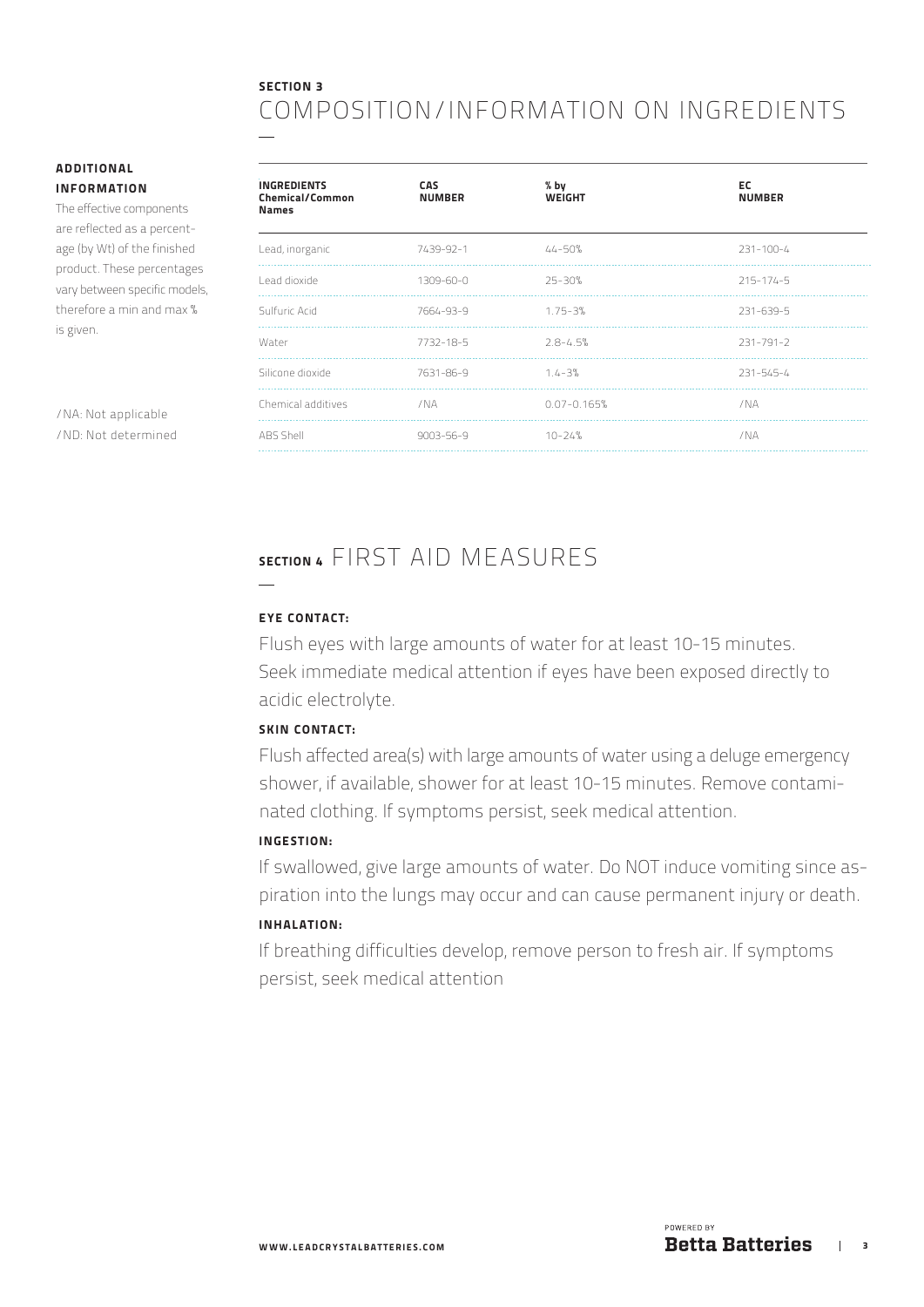## SECTION 5 FIRE-FIGHTING MEASURES

Dry chemical, carbon dioxide, water, foam. Do not use water on live electrical circuits.

#### SPECIAL FIREFIGHTING PROCEDURES & PROTECTIVE EOUIPMENT:

Use appropriate media for surrounding fire. Do not use carbon dioxide directly on cells. Avoid breathing vapors. Use full protective equipment (bunker gear) and self-contained breathing apparatus.

#### UNUSUAL FIRE AND EXPLOSION HAZARDS:

Batteries may evolve flammable hydrogen gas during (over)charging and may increase fire risk in poorly ventilated areas-near sparks, excessive heat or open flames.

#### SPECIFIC HAZARDS IN CASE OF FIRE:

Thermal shock may cause battery case to crack open. Containers may explode when heated.

## SECTION 6 ACCIDENTAL RELEASE MEASURES

#### PERSONAL PRECAUTIONS:

Avoid Contact with Skin. Neutralize any spilled electrolyte with neutralizing agents, such as soda ash, sodium bicarbonate, or very dilute sodium hydroxide solutions.

#### ENVIRONMENTAL PRECAUTIONS:

Prevent spilled material from entering sewers and waterways.

#### SPILL CONTAINMENT & CLEANUP METHODS/MATERIALS:

Add neutralizer/absorbent to spill area. Sweep or shovel spilled material and absorbent and place in approved container. Dispose of any non-recyclable materials in accordance with local, state, provincial or federal regulations.

## SECTION 7 HANDI ING AND STORAGE

#### PRECAUTIONS FOR SAFE HANDLING AND STORAGE:

- Keep containers tightly closed when not in use.
- If battery case is broken, avoid contact with internal components.
- Do not handle near heat, sparks, or open flames.
- Protect containers from physical damage to avoid leaks and spills.
- Place cardboard between layers of stacked batteries to avoid damage and short circuits.
- Do not allow conductive material to touch the battery terminals. A dangerous short-circuit may occur and cause battery failure or fire.

#### **ADDITIONAL** INFORMATION

Firefighting water runoff may be toxic and may cause environmental impact.

ADDITIONAL INFORMATION Lead Crystal batteries and their plastic cases are recyclable. Contact your Betta Batteries or authorized distributors for recycling information

#### OTHER PRECAUTIONS (e.g. Incompatibilities):

Keep away from combustible materials, organic chemicals, reducing substances, metals, strong oxidizers and water.

POWERED BY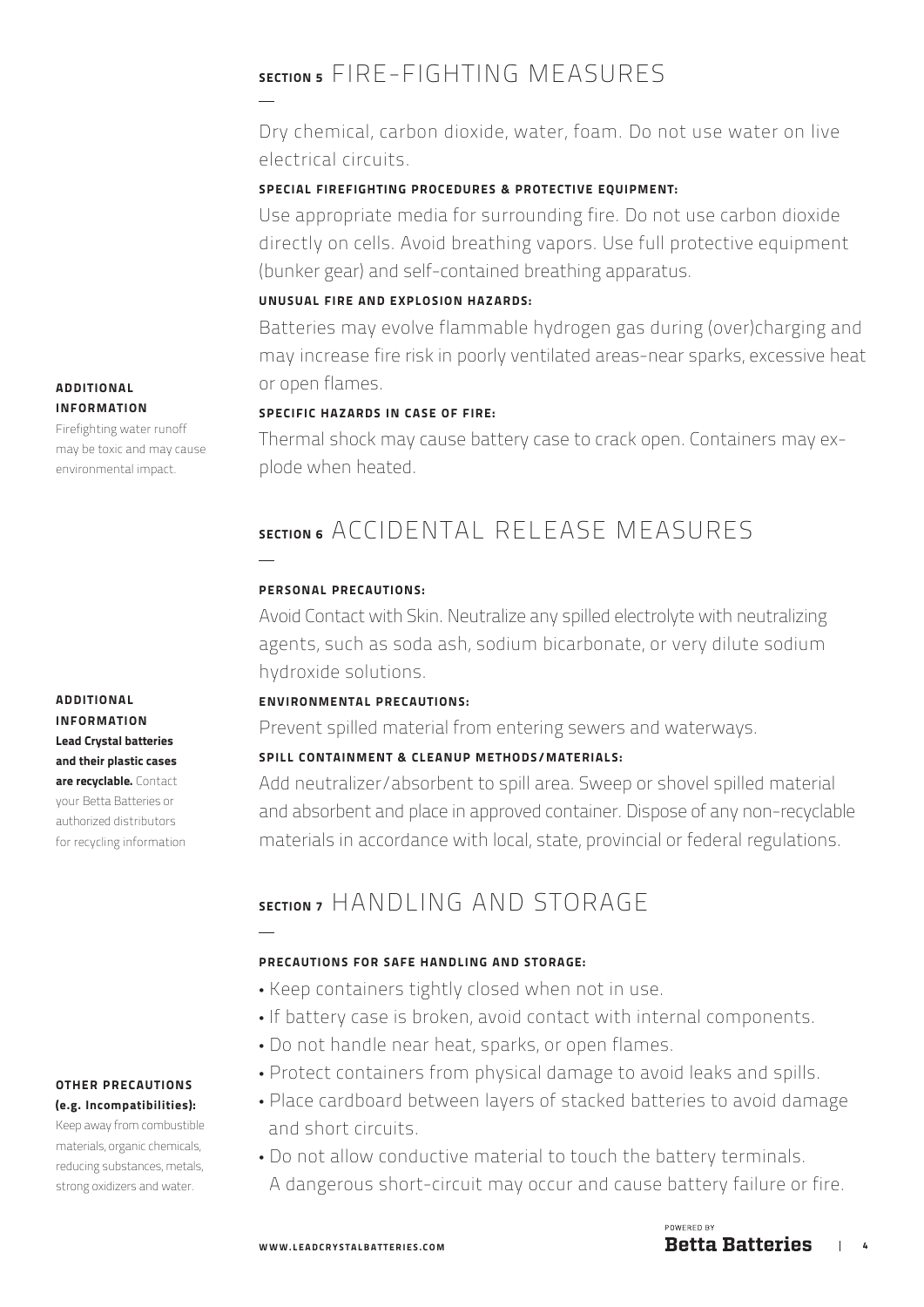## SECTION 8 EXPOSURE CONTROLS/PERSONAL PROTECTION

#### ENGINEERING CONTROLS/SYSTEM DESIGN INFORMATION:

Charge in ventilated area.

VENTILATION:

General ventilation is acceptable.

#### RESPIRATORY PROTECTION:

Not required for normal conditions of use. See also special firefighting procedures (Section 5).

#### EYE PROTECTION:

Wear protective glasses with side shields or goggles.

#### SKIN PROTECTION:

Wear chemical resistant gloves as a standard procedure to prevent skin contact.

#### PROTECTIVE CLOTHING OR EQUIPMENT:

None required under normal-use conditions for absorbed electrolytetype batteries.

WASH HANDS AFTER HANDLING.

## SECTION 9 PHYSICAL AND CHEMICAL PROPERTIES

APPEARANCE: Industrial/commercial lead crystal battery, Black ABS plastic shell opor: Odorless PHYSICAL STATE: Diluted Sulfuric Acid, Crystallized/ Lead, solid pH: 1-2 ODOR THRESHOLD: NA MELTING POINT: 300°C FREEZING POINT: NA VAPOUR PRESSURE: NA VAPOUR DENSITY (AIR = 1):  $NA$ SPECIFIC GRAVITY (H2O = 1):  $1.27$ EVAPORATION RATE (n-BuAc=1):  $NA$ SOLUBILITY IN WATER: 100% (as diluted sulfuric acid) FLASH POINT: Below room temperature (as hydrogen gas) AUTO-IGNITION TEMPERATURE:  $NA$ 

#### ADDITIONAL INFORMATION

Batteries are housed in ABS cases which are regulated as total dust or respirable dust only when they are ground up during recycling. The OSHA PEL for dust is 15 mg/m<sup>3</sup> as total dust or 5 mg/m<sup>3</sup> as respirable dust. May be required to meet Domestic Requirements for a Specific Destination(s).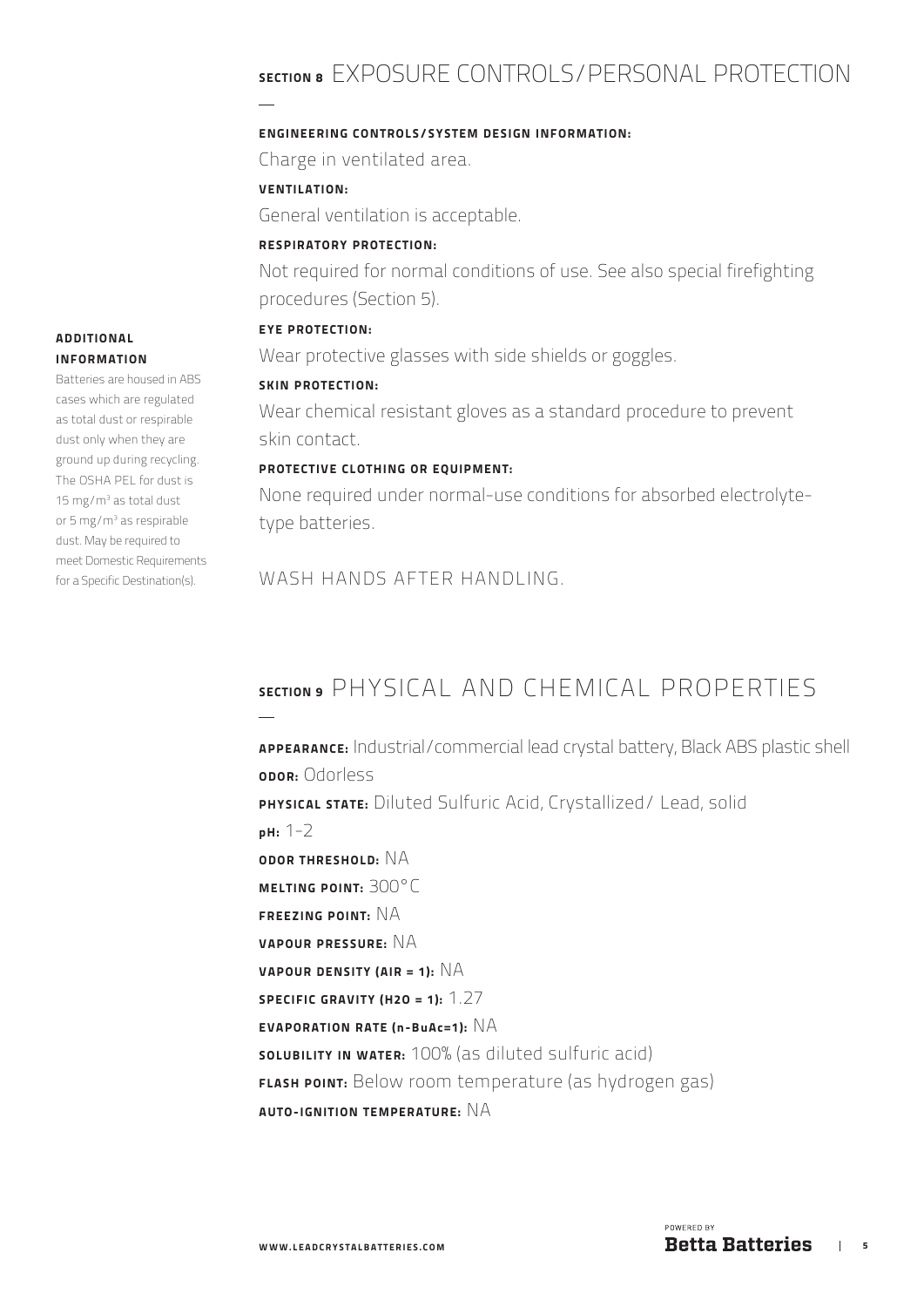LOWER EXPLOSIVE LIMIT (LEL): 4% (as hydrogen gas) UPPER EXPLOSIVE LIMIT (UEL): 74% (as hydrogen gas) PARTITION COEFFICIENT: NA VISCOSITY (POISE @ 25°C): NA DECOMPOSITION TEMPERATURE: NA

### SECTION 10 STABILITY AND REACTIVITY

#### INCOMPATIBILITY (MATERIAL TO AVOID):

This product is stable under normal conditions at ambient temperature up to 65˚C.Strong bases, combustible organic materials, reducing agents, finely divided metals and strong oxidizers.

#### HAZARDOUS DECOMPOSITION OR BY PRODUCTS:

Thermal decomposition will produce sulfur dioxide, sulfur trioxide, carbon monoxide, sulfuric acid mist, and hydrogen.

#### HAZARDOUS POLYMERIZATION:

Will not occur

#### CONDITIONS TO AVOID:

Continuous overcharging and sources of ignition.

### SECTION 11 TOXICOLOGICAL INFORMATION

#### ACUTE TOXICITY (Test Results Basis and Comments):

#### TOXICITY DATA:

Not available

#### IRRITATION DATA:

The internal battery materials may cause severe irritation to eyes/skin and may cause burns.

#### CARCINOGENICITY:

The international agency on cancer (IARC) has classified "strong inorganic acid mist containing sulfuric acid" as a category 1 carcinogen (inhalation), a substance that is carcinogenic to humans. This classification does not apply to the diluted sulfuric acid contained within the lead crystal batteries. Misuse of the product such as constant overcharging may result in the generation of sulfuric acid mist.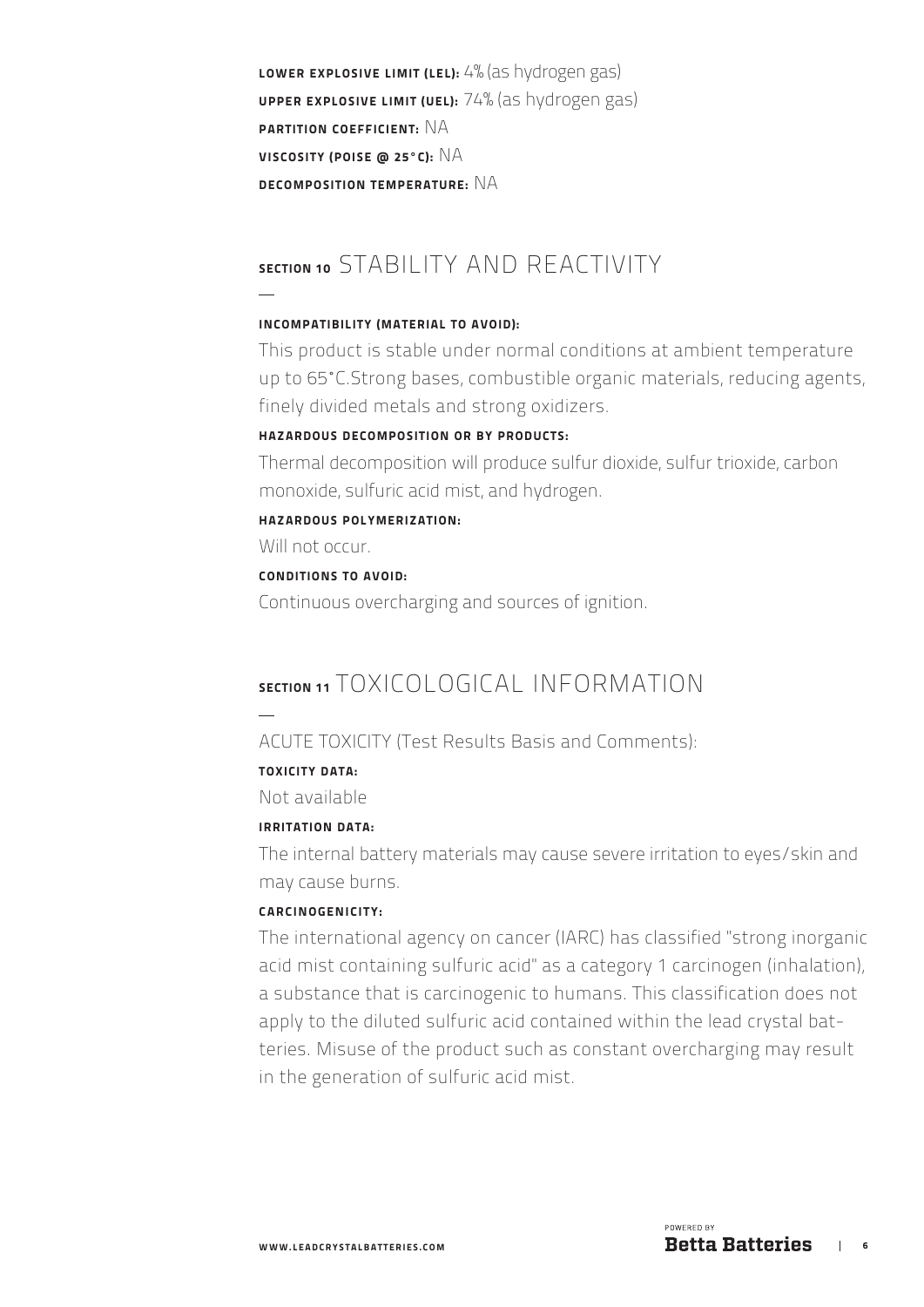## SECTION 12 FCOLOGICAL INFORMATION

#### PERSISTENCE & DEGRADABILITY:

Lead is very persistent in soils and sediments. No data available on biodegradation.

#### BIOACCUMULATIVE POTENTIAL (INCLUDING MOBILITY):

Mobility of metallic lead between ecological compartments is low. Bioaccumulation of lead occurs in aquatic and terrestrial animals and plants, but very little bioaccumulation occurs through the food chain. Most studies have included lead compounds, not solid inorganic lead.

#### AQUATIC TOXICITY (TEST RESULTS & COMMENTS):

24-hour LC50, fresh water fish (Brachydanio rerio): 82 mg/l 96-hour LOEC, fresh water fish (Cyprinus carpio): 22 mg/l (lowest observable effect concentration) Lead (metal) No data available.

### SECTION 13 DISPOSAL CONSIDERATIONS

#### WASTE DISPOSAL METHOD:

Lead crystal batteries are recyclable when sent to a secondary lead smelter. Following local, State/Provincial, and Federal/National regulations applicable to end-of-life characteristics will be the responsibility of the end-user.

#### HAZARDOUS WASTE CLASS/CODE:

US - Not applicable to finished product as manufactured for distribution into commerce.

CN - Not applicable to finished product as manufactured for distribution into commerce.

EWC - Not applicable to finished product as manufactured for distribution into commerce.

### SECTION 14 TRANSPORT INFORMATION

This product has passed the vibration test, pressure differential test and leakage test at 55°C according to Recommendations on the TRANSPORT OF DANGEROUS GOODS Model Regulations SPECIAL PROVISION 238. The product complies with IATA 57th Edition regulations for Dangerous Goods.

#### NOT INCLUDED

Recycle or dispose as allowed by local jurisdiction for the end-of-life characteristics as-disposed.

#### ADDITIONAL INFORMATION

Transport requires proper packaging and paperwork, including the Nature and Quantity of goods, per applicable origin/ destination/customs points as-shipped. Origin/destination/ customs points as-shipped. Each battery and the outer packaging must be plainly and durably marked "Non-spillable" or "Non-spillable Battery"

#### ADDITIONAL INFORMATION

No known effects on stratospheric ozone depletion. Volatile organic compounds: 0% (by Volume) Water Endangering Class (WGK): NA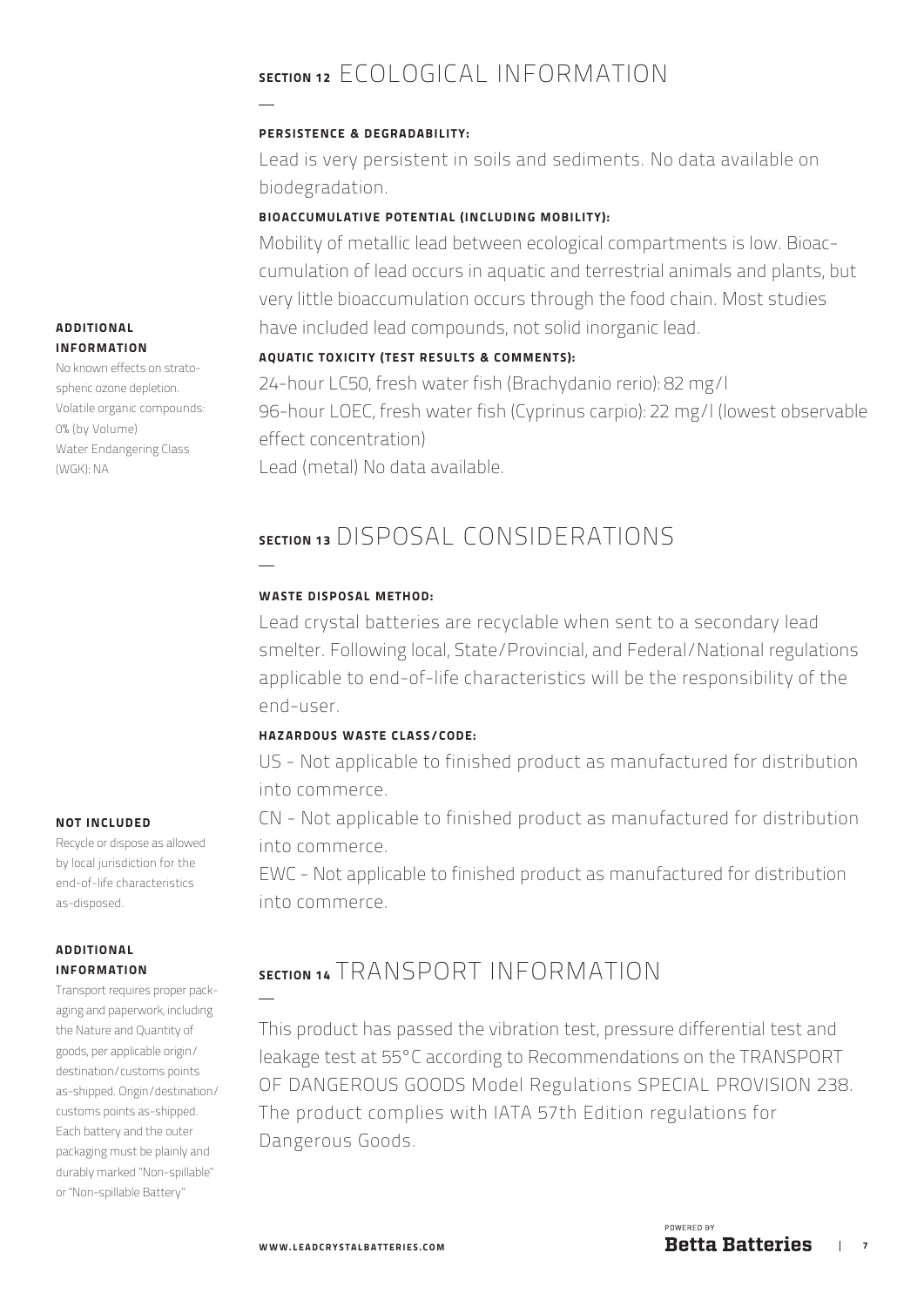#### AIRCRAFT - ICAO-IATA:

Not regulated as a Hazardous Material, transported as normal goods

#### VESSEL - IMO-IMDG:

Not regulated as a Hazardous Material, transported as normal goods

### SECTION 15 REGULATORY INFORMATION

#### CHEMICAL CAS #: None NA

#### CERCLA (COMPREHENSIVE RESPONSE COMPENSATION, AND LIABILITY ACT)

Chemicals present in the product which could require reporting under the statute:

Chemical CAS #: Lead 7439-92-1 Sulfuric acid 7664-93-9

#### SARA TITLE III (SUPERFUND AMENDMENTS AND REAUTHORIZATION ACT)

The finished product contains chemicals subject to the reporting requirements of Section 313 of SARA Title III.

| <b>CHEMICAL</b>       | <b>CAS#</b> | % WT        |
|-----------------------|-------------|-------------|
| l ead.                | 7439-92-1   | 60-75%      |
| Diluted Sulfuric Acid | 7664-93-9   | $1.75 - 3%$ |

CERCLA SECTION 311/312 HAZARD CATEGORIES: Note that the finished product is exempt from these regulations, but lead and sulfuric acid above the thresholds are reportable on Tier II reports.

#### FIRE HAZARD NO

PRESSURE HAZARD NO REACTIVITY HAZARD  $No$ IMMEDIATE HAZARD Yes (Internal acid gel is Corrosive) DELAYED HAZARD NO Sulfuric Acid is regulated as an Extremely Hazardous Substance

#### European Inventory of Existing Commercial Chemical Substances (EINECS)

All ingredients remaining in the finished product as distributed into commerce are exempt from, or included on, the European Inventory of Existing Commercial Chemical Substances.

### European Communities (EC) Hazard Classification according to directives 67/548/EEC and 1999/45/EC. R-Phrases S-Phrases 36, 37.

#### ADDITIONAL INFORMATION

This product may be subject to Restriction of Hazardous Substances (RoHS) regulations, or may be regulated under additional regulations and laws not identified above, such as for uses other than described or as-designed/as intended by the manufacturer, or for distribution into specific domestic destinations.